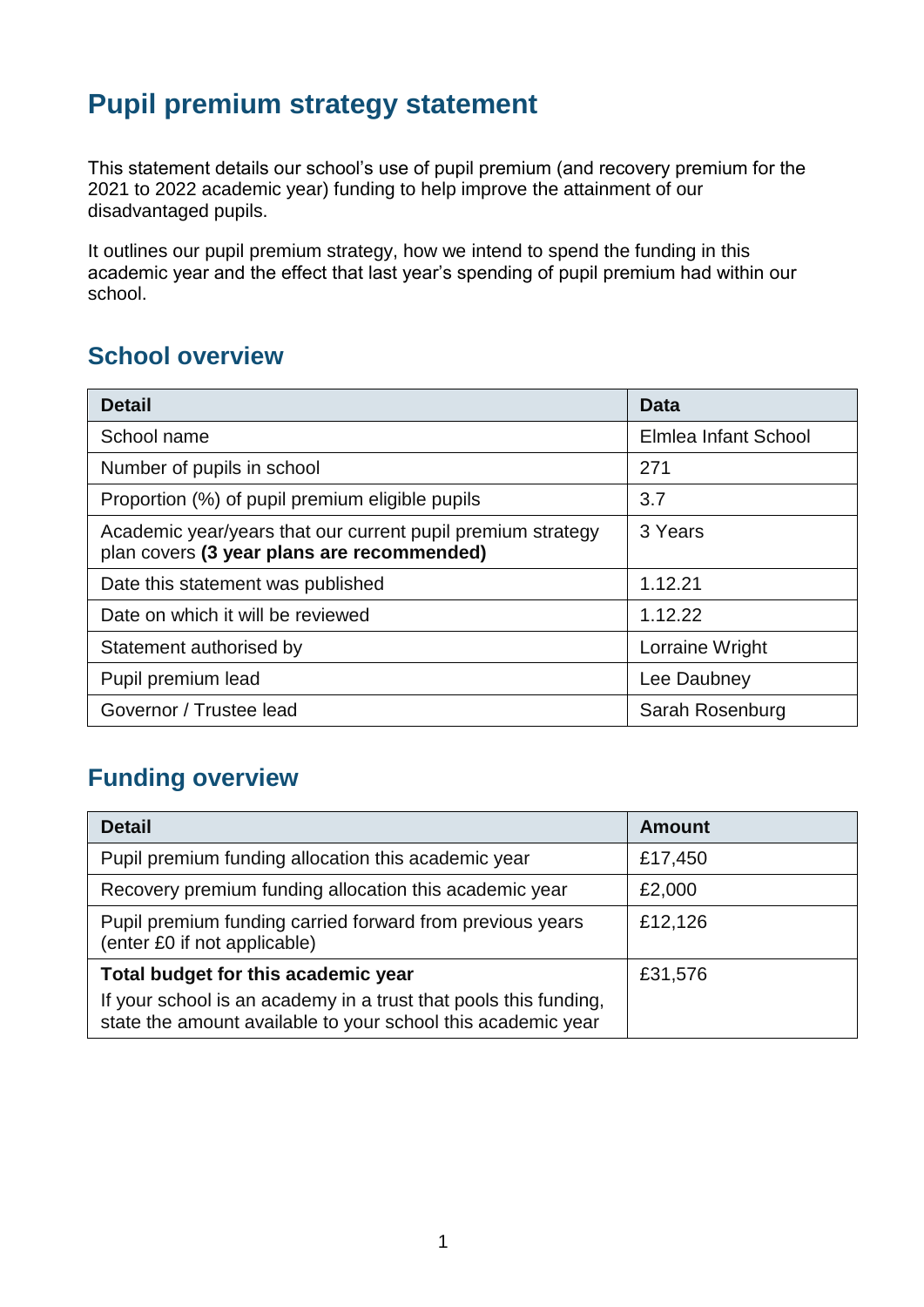# **Part A: Pupil premium strategy plan**

### **Statement of intent**

At Elmlea**,** we have high aspirations and ambitions for all our children, and we believe that every child should have equal access to all opportunities. We believe strongly that every pupil, given the right support and expectations, can be motivated to have a passion and thirst for knowledge, and with dedication and commitment to learning can be successful. We are determined to ensure that our children are given every chance to realise their full potential. Pupil premium funding, along with allocations made from the schools' own budgets will help ensure this money is spent to maximum effect.

Our pupil premium money has been used to provide a range of additional support for our children and these interventions, along with quality first teaching have started to have a positive impact on children's attainment and self-belief.

Through targeted interventions we are working hard to eliminate barriers to learning and progress. One of the trusts aims is to ensure that ALL groups of pupils make good progress in order to reach age related expectations as they move through the Infant and Junior schools.

Targeted support is being provided through one-to-one and small group tuition. These interventions support children in knowing where they are and what they need to do to improve their work.

By using the pupil premium support we hope to eliminate any barriers to the child's learning. The support offered will be tailored to the needs of the child. For some it may be play therapy or a mentor to support the child's emotional well-being, while for other children it may be in the form of enrichment activities, while for others it may be one to one tuition to 'catch up' in maths and English.

To ensure they are effective we will:

- ensure disadvantaged pupils are challenged in the work that they're set
- act early to intervene at the point need is identified
- adopt a whole school approach in which all staff take responsibility for disadvantaged pupils' outcomes and raise expectations of what they can achieve

#### **How do we measure the Impact of Pupil Premium?**

To monitor progress on attainment, we use where appropriate performance tables that will capture the achievement of pupils covered by the Pupil Premium. At Elmlea, our continuous termly cycle of data collection and the monitoring and tracking of the cohort's attainment, will be used to inform pupil progress and enable the early identification of need, support and appropriate intervention. Pupil Progress Review meetings take place each term and include the Executive Headteacher (Lorraine Wright), the Deputy Headteachers,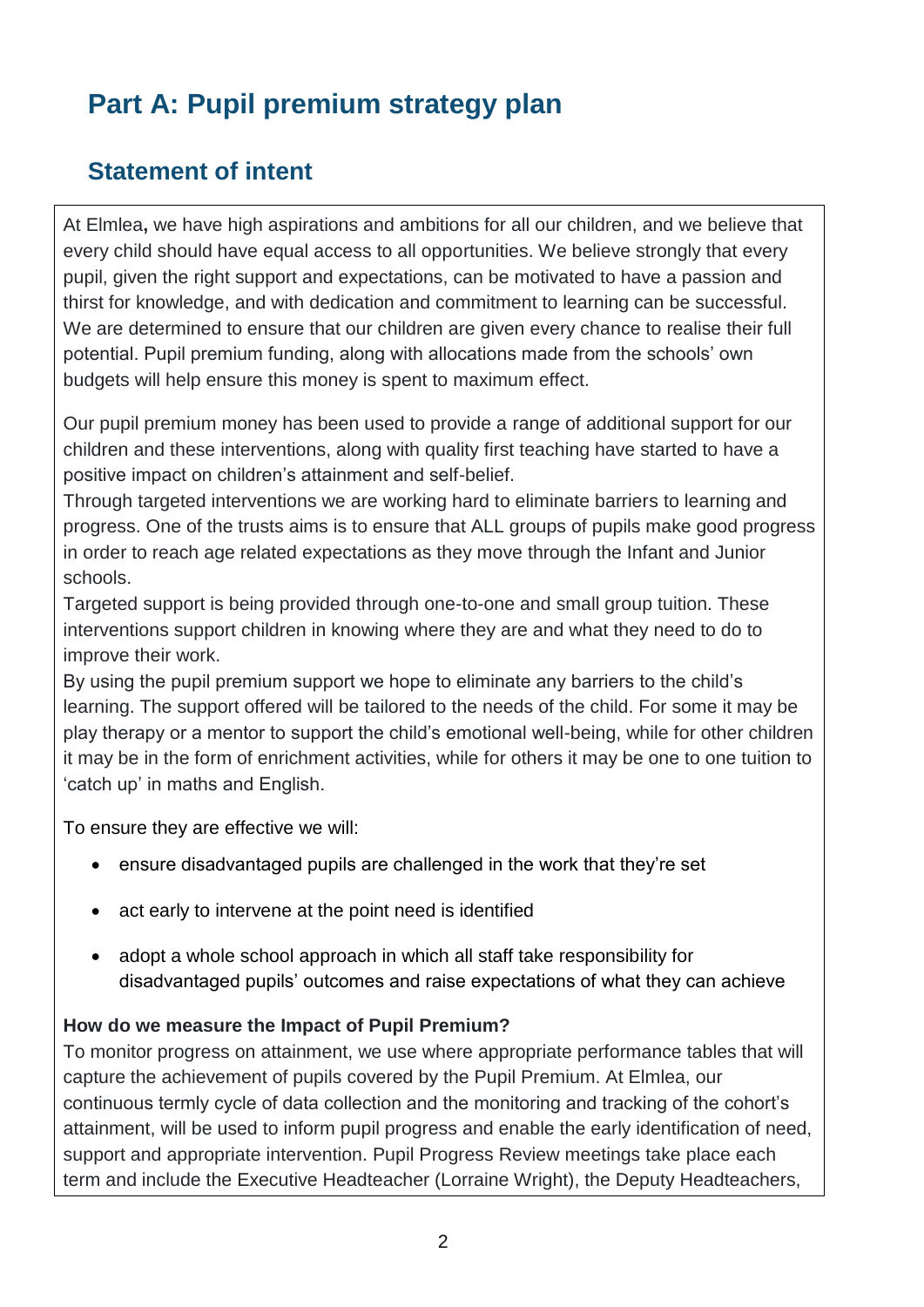the class teacher and the Inclusion Lead/SENDCo.

At each Pupil Progress Review meeting, the school will review the impact of actions taken and will plan for how the funding will be specifically allocated over the next phase. When selecting pupils for Pupil Premium target groups, the schools will look at all pupils across the school. There are some pupils who are not eligible for Pupil Premium who will benefit from involvement in these groups, if their needs are similar and we believe progress can be made towards individual targets.

## **Challenges**

This details the key challenges to achievement that we have identified among our disadvantaged pupils.

| <b>Challenge</b><br>number | <b>Detail of challenge</b>                                             |
|----------------------------|------------------------------------------------------------------------|
|                            | Impact of school closures due to COVID on progress and attainment.     |
|                            | Engagement in learning/effective learning behaviours                   |
| 3                          | Individual, specific difficulties with key skills in English and maths |
|                            | Lack of subject knowledge and understanding of the world around them   |
| 5                          | Managing emotional/relationship challenges in behaviour.               |

### **Intended outcomes**

This explains the outcomes we are aiming for **by the end of our current strategy plan**, and how we will measure whether they have been achieved.

| Intended outcome                                                                                                                                                                                                | <b>Success criteria</b>                                                                                                                                                                                                                                                   |
|-----------------------------------------------------------------------------------------------------------------------------------------------------------------------------------------------------------------|---------------------------------------------------------------------------------------------------------------------------------------------------------------------------------------------------------------------------------------------------------------------------|
| Increased engagement in learning to result in<br>accelerated progress - formative and<br>summative assessment methods and data<br>tracking plus observation in lessons plus<br>meetings with pupils and parents | Pupils achieve learning objective in<br>majority of lessons Pupils can talk about<br>their learning and their success/areas of<br>development with<br>confidence/understanding Appropriate<br>behaviour in lessons - CPOMS show<br>fewer concerns for behaviour in class. |
| Pupils' attainment will increase and progress<br>will be in line with or above peers – formative<br>and summative assessment methods and<br>data tracking                                                       | Pupils' age standardised scores will<br>improve in reading and maths. Pupils'<br>will make age-related expectations in all<br>subject areas Where possible, pupils will<br>make greater depth in some subjects                                                            |
| Pupils have deeper knowledge of subjects<br>and world around them - formative and                                                                                                                               | Pupils attend all trips, enrichment<br>activities and have opportunities for 1:1<br>support and small group support                                                                                                                                                       |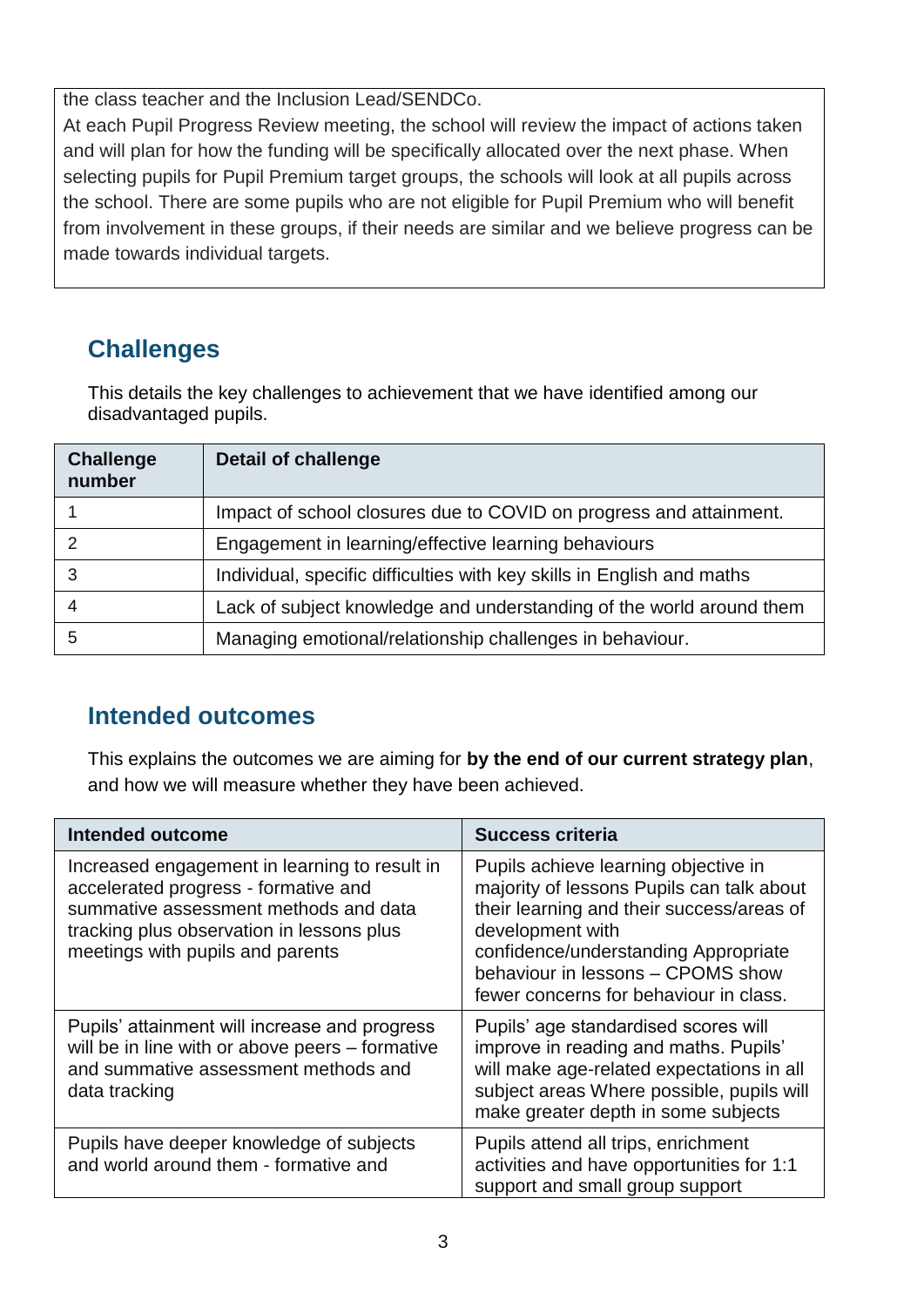| summative assessment methods and data | (including pre-teaching when necessary) |
|---------------------------------------|-----------------------------------------|
| tracking plus observation in lessons  | to help narrow the knowledge gap.       |
| Pupils' confidence and self-worth and | Pupils will have positive attitudes to  |
| engagement will improve.              | learning and show a growth mindset.     |

### **Activity in this academic year**

This details how we intend to spend our pupil premium (and recovery premium funding) **this academic year** to address the challenges listed above.

#### **Teaching (for example, CPD, recruitment and retention)**

Budgeted cost: £ 2,000

| <b>Activity</b>                                                                                                                                                                                                                            | Evidence that supports this approach                                                                                                                                                                                                                                                                                                                                                                                                                                                                                                                                                                                                                                                                                                                                                           | <b>Challenge</b><br>number(s)<br>addressed |
|--------------------------------------------------------------------------------------------------------------------------------------------------------------------------------------------------------------------------------------------|------------------------------------------------------------------------------------------------------------------------------------------------------------------------------------------------------------------------------------------------------------------------------------------------------------------------------------------------------------------------------------------------------------------------------------------------------------------------------------------------------------------------------------------------------------------------------------------------------------------------------------------------------------------------------------------------------------------------------------------------------------------------------------------------|--------------------------------------------|
| Curriculum<br>Team to have<br>release time to<br>plan<br>opportunities to<br>review<br>curriculum<br>content and<br>ensure subject<br>leads develop<br>CPD for staff in<br>order to meet the<br>needs of all<br>disadvantaged<br>children. | Mastery learning approaches aim to ensure that all<br>pupils have mastered key concepts before moving on to<br>the next topic $-$ in contrast with traditional teaching<br>methods in which pupils may be left behind, with gaps of<br>misunderstanding widening. Mastery learning<br>approaches could address these challenges by giving<br>additional time and support to pupils who may have<br>missed learning, or take longer to master new<br>knowledge and skills.<br>In order for mastery approaches to be effective for pupils<br>with gaps in understanding, it is crucial that additional<br>support is provided. Approaches that simply build upon<br>foundational knowledge without targeting support for<br>pupils that fall behind are unlikely to narrow<br>disadvantage gaps. | 1,3,4                                      |
|                                                                                                                                                                                                                                            | https://educationendowmentfoundation.org.uk/education-<br>evidence/teaching-learning-toolkit/mastery-learning                                                                                                                                                                                                                                                                                                                                                                                                                                                                                                                                                                                                                                                                                  |                                            |

#### **Targeted academic support (for example, tutoring, one-to-one support structured interventions)**

Budgeted cost: £ *27,576*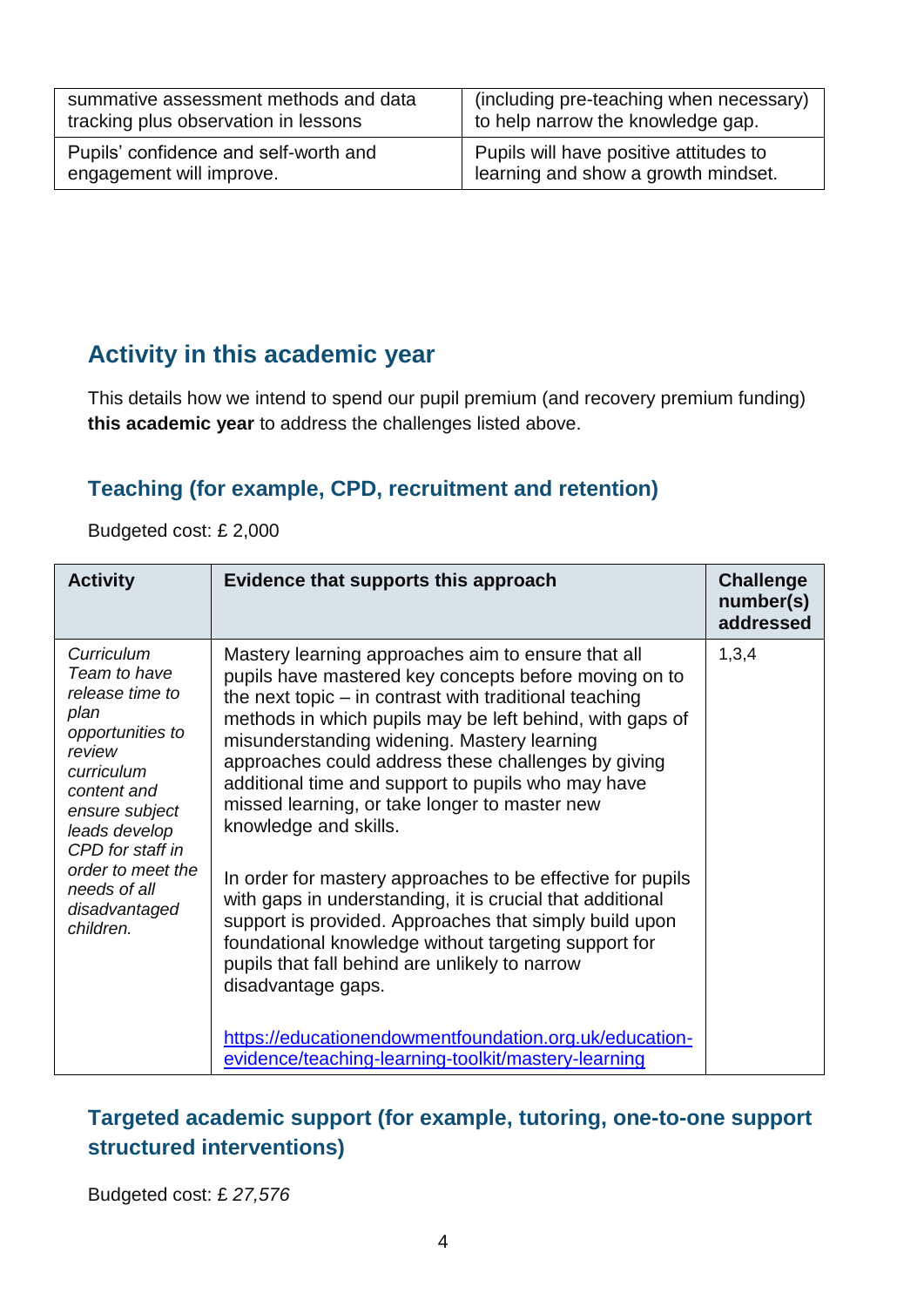| <b>Activity</b>                                                                                                                                                                                                                                                                                                                  | Evidence that supports this approach                                                                                                                                                                                                                                                                                                                                                                                                                                                                                                                                                                                                                                                                                                      | <b>Challenge</b><br>number(s)<br>addressed |
|----------------------------------------------------------------------------------------------------------------------------------------------------------------------------------------------------------------------------------------------------------------------------------------------------------------------------------|-------------------------------------------------------------------------------------------------------------------------------------------------------------------------------------------------------------------------------------------------------------------------------------------------------------------------------------------------------------------------------------------------------------------------------------------------------------------------------------------------------------------------------------------------------------------------------------------------------------------------------------------------------------------------------------------------------------------------------------------|--------------------------------------------|
| Recruitment of<br>LSA's in each<br>year group to<br>offer targeted<br>interventions to<br><i>improve pupil</i><br>engagement and<br>progress for<br>those children<br>most impacted<br>by school<br>closure and<br>other barriers to<br>learning                                                                                 | Tuition targeted at specific needs and knowledge gaps<br>can be an effective method to support low attaining pu-<br>pils or those falling behind, both one-to-one:<br>One to one tuition   EEF (educationendowmentfounda-<br>tion.org.uk)<br>And in small groups:<br><b>Small group tuition   Toolkit Strand   Education</b><br><b>Endowment Foundation   EEF</b>                                                                                                                                                                                                                                                                                                                                                                         | 1,2,3,4                                    |
| Use of school<br>LSA's to provide<br>targeted 1:1<br>interventions for<br><b>Pupil Premium</b><br>children. These<br>include:<br><b>Additional</b><br>phonics sessions<br>targeted at<br>disadvantaged<br>pupils who<br>require further<br>phonics support,<br>writing support<br>and math's basic<br>number skills<br>tutoring. | Phonics approaches have a strong evidence base<br>indicating a positive impact on pupils, particularly from<br>disadvantaged backgrounds. Targeted phonics<br>interventions have been shown to be more effective<br>when delivered as regular sessions over a period up to<br>12 weeks:<br><b>Phonics   Toolkit Strand   Education Endowment</b><br><b>Foundation   EEF</b><br>Tuition targeted at specific needs and knowledge gaps<br>can be an effective method to support low attaining pu-<br>pils or those falling behind, both one-to-one:<br>One to one tuition   EEF (educationendowmentfounda-<br>tion.org.uk)<br>And in small groups:<br>Small group tuition   Toolkit Strand   Education<br><b>Endowment Foundation   EEF</b> | 1,2,3,4                                    |
| Play therapist to<br>work with<br>identified<br>disadvantaged<br>children to<br>develop social<br>and emotional<br>skills.                                                                                                                                                                                                       | There is some evidence to suggest that disadvantaged<br>pupils are less likely to use metacognitive and self-<br>regulatory strategies without being explicitly taught these<br>strategies. Explicit teaching of metacognitive and self-<br>regulatory strategies could therefore encourage such<br>pupils to practise and use these skills more frequently in<br>the future. With explicit teaching and feedback, pupils<br>are more likely to use these strategies independently<br>and habitually, enabling them to manage their own<br>learning and overcome challenges themselves in the<br>future.                                                                                                                                  | 5                                          |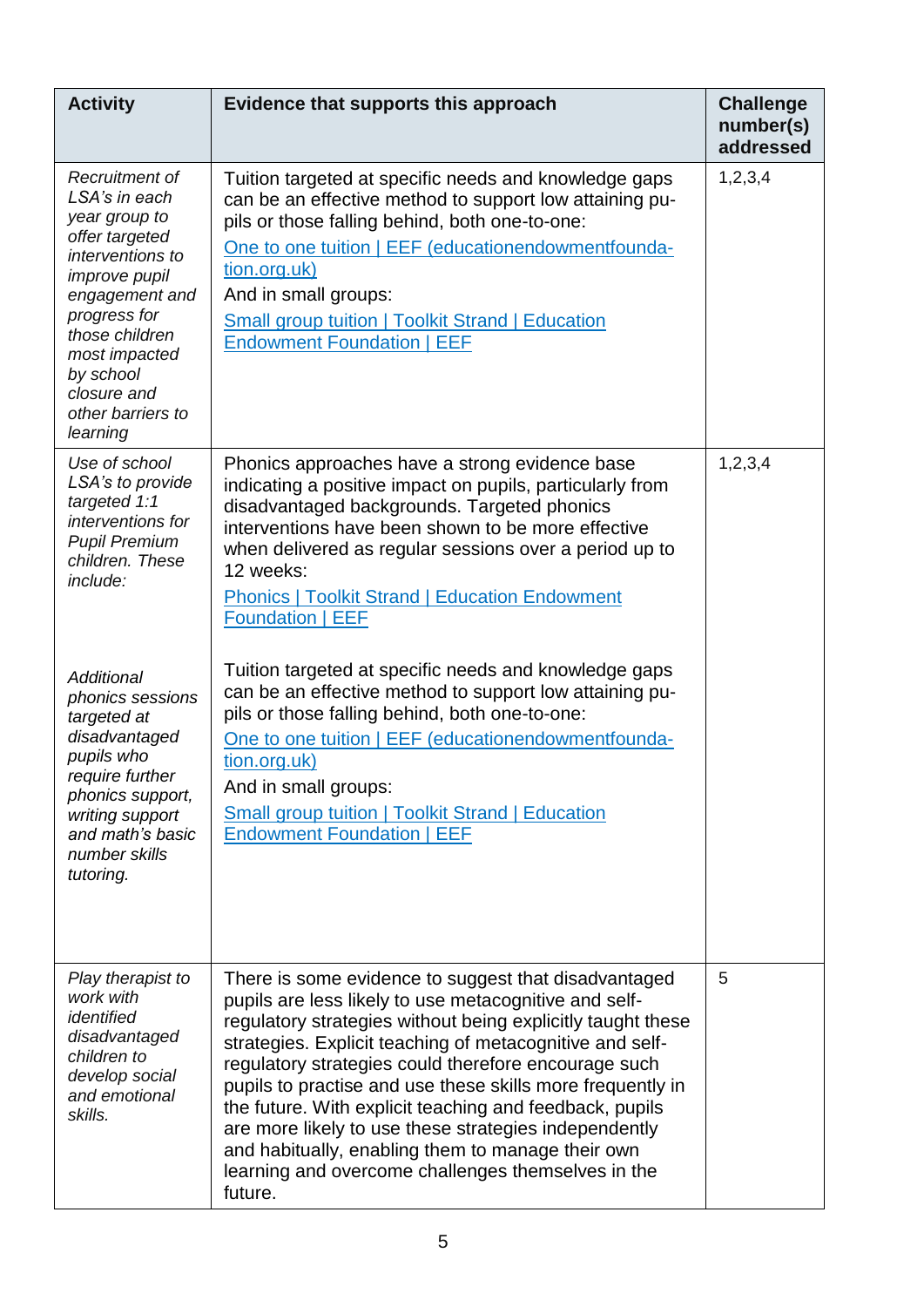#### **Wider strategies (for example, related to attendance, behaviour, wellbeing)**

Budgeted cost: £ *2,000*

| <b>Activity</b>                                                                                                                                                                | Evidence that supports this approach                                                                                                                                                                       | <b>Challenge</b><br>number(s)<br>addressed |
|--------------------------------------------------------------------------------------------------------------------------------------------------------------------------------|------------------------------------------------------------------------------------------------------------------------------------------------------------------------------------------------------------|--------------------------------------------|
| Whole staff training on<br>behaviour management<br>and anti-bullying<br>approaches with the aim<br>of developing our school<br>ethos and improving<br>behaviour across school. | Both targeted interventions and<br>universal approaches can have positive<br>overall effects:<br><b>Behaviour interventions   EEF</b><br>(educationendowmentfoundation.org.uk)                             | 5                                          |
| Contingency fund for<br>acute issues.                                                                                                                                          | Based on our experiences and those of<br>similar schools to ours, we have identified a<br>need to set a small amount of funding aside<br>to respond quickly to needs that have not<br>yet been identified. | All                                        |

#### **Total budgeted cost: £** *31,576*